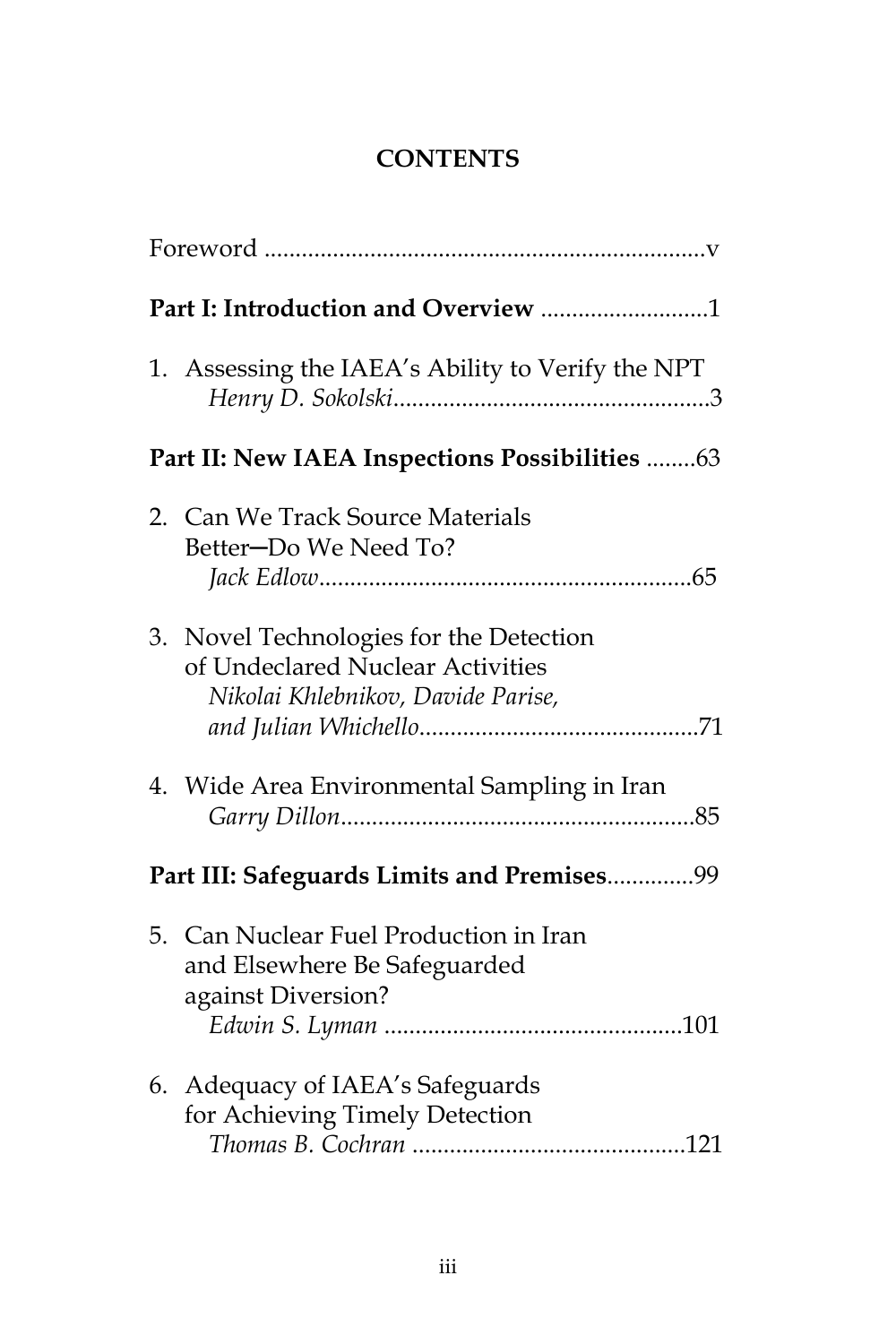| 7. Managing Spent Fuel in the United States:<br>The Illogic of Reprocessing                                   |  |
|---------------------------------------------------------------------------------------------------------------|--|
| 8. The NPT, IAEA Safeguards and Peaceful<br>Nuclear Energy: An "Inalienable Right,"<br>but Precisely To What? |  |
|                                                                                                               |  |
|                                                                                                               |  |
| 9. The Nuclear Non-proliferation Regime:<br>Avoiding the Void                                                 |  |
| 10. The U.S.-India Civil Nuclear Cooperation<br>Initiative: The Question of Safeguards                        |  |
| 11. Financing IAEA Verification<br>of the Nuclear Nonproliferation Treaty                                     |  |
|                                                                                                               |  |